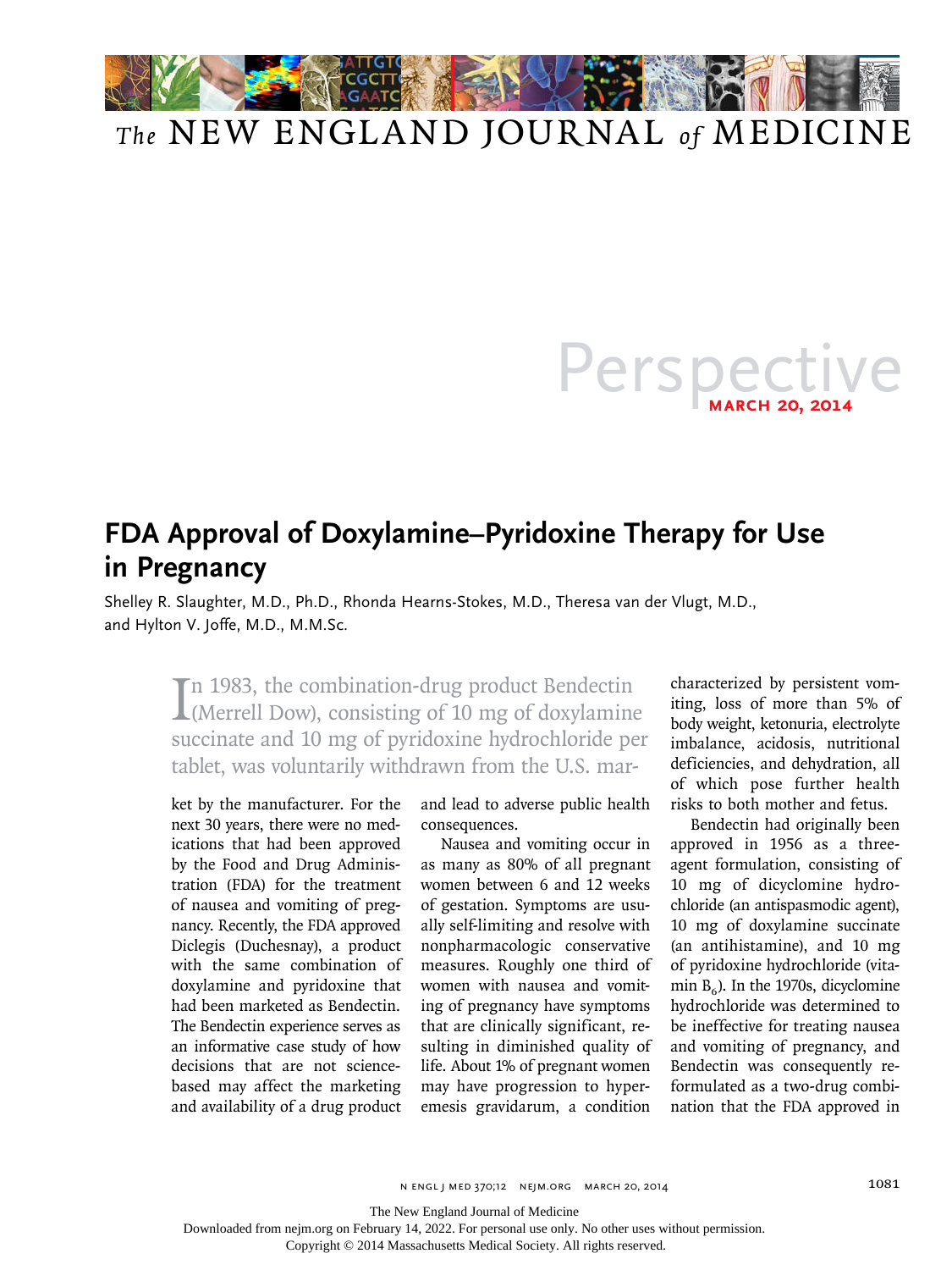1976. From 1956 to 1983, Bendectin was widely prescribed; at the peak of its use, as many as 25% of pregnant women in the United States took the product.<sup>1</sup>

In the historical context of two notorious teratogens, thalidomide and diethylstilbestrol, initial reports questioning the safety of Bendectin ignited public fears. In the late 1960s and through the 1970s, letters to the editors of medical journals began to report an association between Bendectin use and birth defects. The mainstream media reported stories as well, and law firms launched publicity campaigns claiming that Bendectin was a teratogen. In January 1980, the first major lawsuit

not on safety issues but on financial concerns. In the wake of the Bendectin allegations, the company's insurance premiums had risen to \$10 million per year, only \$3 million less than the total income from Bendectin sales.

In 1979, the FDA issued a "Talk Paper" stating that studies in animals and several large epidemiologic studies had provided "no adequate evidence linking Bendectin with an increased risk of birth defects." In September 1980, the FDA Fertility and Maternal Health Drugs Advisory Committee reviewed 13 epidemiologic studies, 11 of which had found no association of Bendectin with an increased risk of birth

*The decades-long history of doxylamine– pyridoxine emphasizes the importance of making clinical decisions on the basis of scientific evidence. The FDA's approval of Diclegis was based on data showing that the combined treatment is not teratogenic.*

(*Mekdeci v. Merrell National Laboratories, a Division of Richardson-Merrell, Inc.*) was heard in Florida, and by the time the product was withdrawn in 1983, there were more than 300 pending lawsuits attributing various birth defects to the use of Bendectin. Limbreduction deformities, cardiac defects, oral clefts, and genital tract malformations were among the conditions alleged to be associated with Bendectin use. However, courtroom testimony claiming that Bendectin was a human teratogen was markedly devoid of evidencebased corroboration.2 Merrell Dow indicated that its decision to withdraw Bendectin was based

defects and 2 of which suggested a weak association with heart defects and cleft palate. The committee took into account the strengths and limitations of these epidemiologic studies and unanimously concluded that, overall, the data did not show an association between Bendectin and birth defects. Nevertheless, the committee recommended that product labeling be revised to include a patient package insert and to narrow the indication to nausea and vomiting of pregnancy that had not been alleviated with conservative measures. In addition, the continuation of epidemiologic studies was encouraged.

Two independent meta-analyses (pooled observational studies) of Bendectin and congenital birth defects, published after the product was withdrawn from the market, similarly concluded that Bendectin is not a human teratogen.3,4 The first of these analyzed 17 cohort and case–control studies conducted between 1963 and 1985, and the second involved 27 cohort and case–control studies conducted between 1963 and 1991. In addition, data maintained by the Birth Defect Monitoring Program of the Centers for Disease Control and Prevention (CDC) did not show an association between birth defects and Bendectin use. These data show that during the period from 1985 through 1987, which was after the product was withdrawn, the incidence of birth defects was the same as that seen during the peak period (1978 through 1980) of Bendectin use. Given that as many as one quarter of U.S. pregnant women were using Bendectin by 1980, the fact that birthdefect incidence did not fall after product withdrawal is inconsistent with drug teratogenicity.<sup>5</sup>

Aside from the fact that a considerable quantity of data, both direct and indirect, has failed to produce evidence of Bendectinassociated teratogenicity, the withdrawal of Bendectin may actually have had adverse effects on pregnant women. According to data from the National Center for Health Statistics, the number of hospitalizations in the United States for nausea and vomiting of pregnancy increased from 7 per 1000 live births (baseline data from 1974 to 1980) to 15 to 16 per 1000 live births during the period from 1981 through 1987.<sup>5</sup> Furthermore, it is not possible to

1082 **n engl j med 370;12 nejm.org march 20, 2014** 

The New England Journal of Medicine

Downloaded from nejm.org on February 14, 2022. For personal use only. No other uses without permission.

Copyright © 2014 Massachusetts Medical Society. All rights reserved.